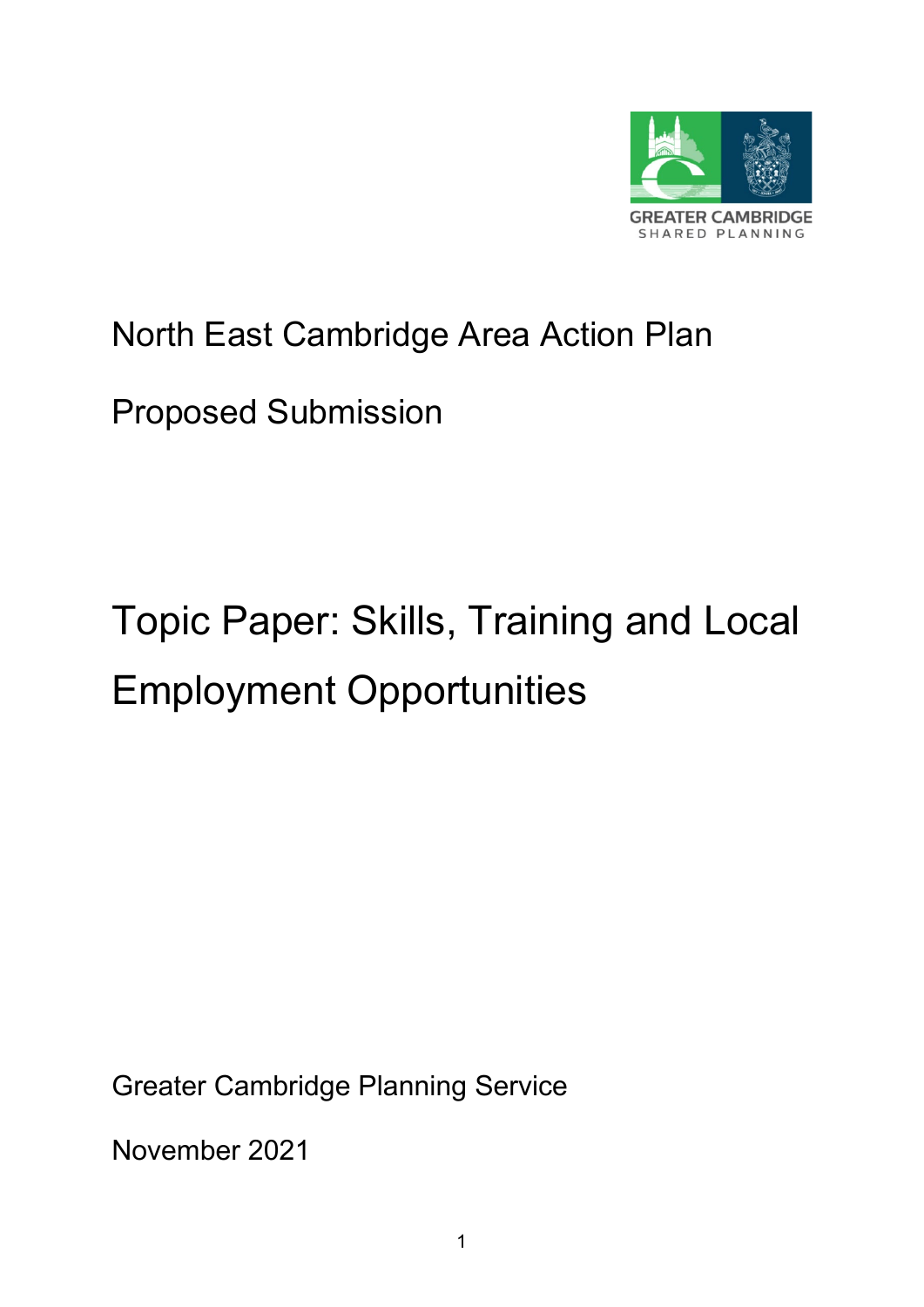# **Contents**

| Department for Education Skills for Jobs: Lifelong Learning for Opportunity and |  |
|---------------------------------------------------------------------------------|--|
| Cambridgeshire and Peterborough Skills Strategy (2016-2021) 6                   |  |
|                                                                                 |  |
| South Cambridgeshire District Council Business Plan (2021-2022) 7               |  |
|                                                                                 |  |
|                                                                                 |  |
|                                                                                 |  |
|                                                                                 |  |
|                                                                                 |  |
|                                                                                 |  |
|                                                                                 |  |
| Greater Cambridge Employment Land and Economic Development Evidence             |  |
|                                                                                 |  |
| Greater Cambridge Employment Land and Economic Needs Study (2020) 12            |  |
|                                                                                 |  |
|                                                                                 |  |
|                                                                                 |  |
|                                                                                 |  |
|                                                                                 |  |
|                                                                                 |  |
|                                                                                 |  |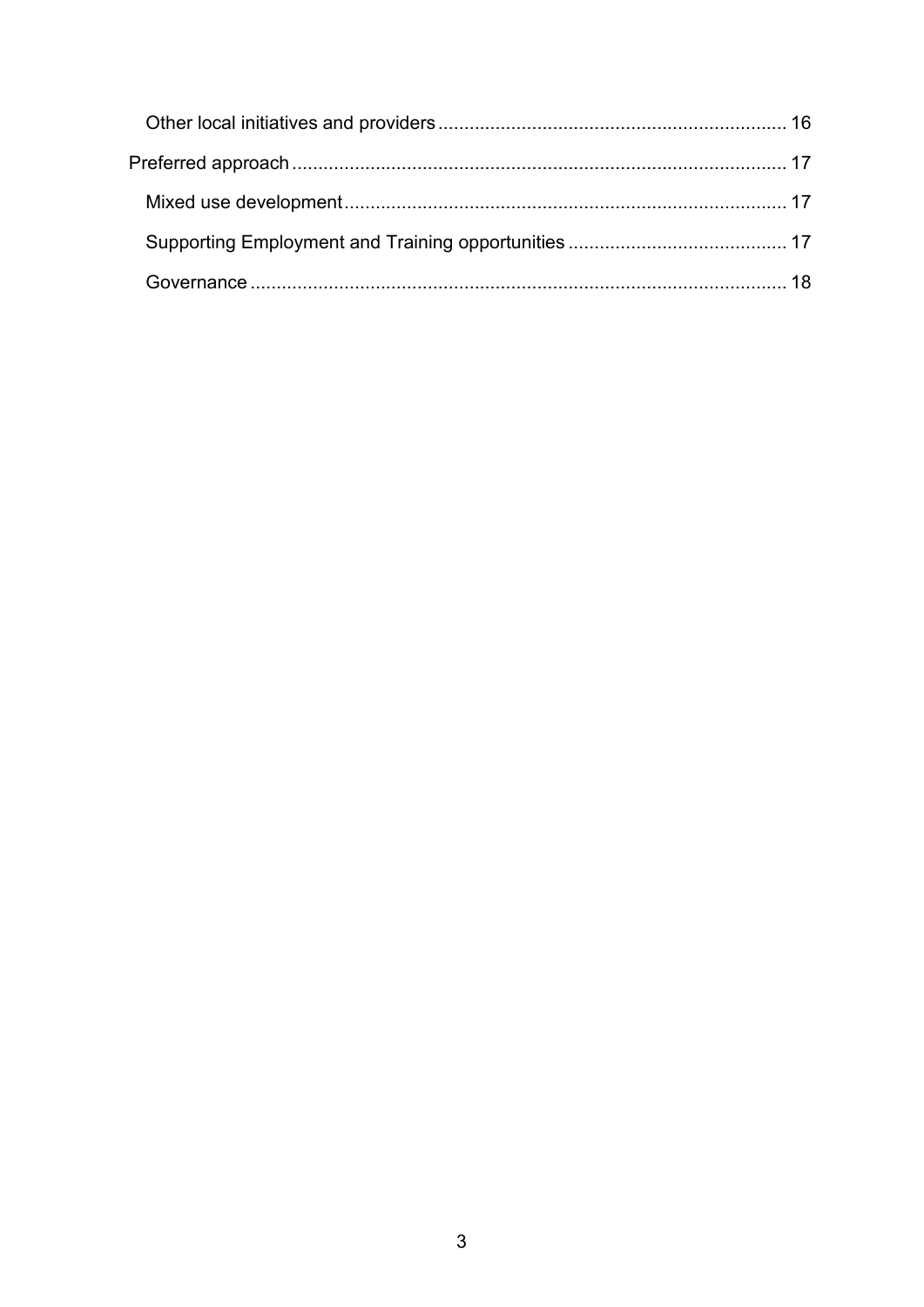#### <span id="page-3-0"></span>**Introduction**

The proposed development of North East Cambridge (NEC) plays a significant role in meeting future employment needs for the Greater Cambridge area. Greater Cambridge is internationally recognised as a global leader for its knowledge and innovation in a range of sectors including life sciences, engineering, and creative industries. As a result, there is a need for a development of skill bases that ensure young people and businesses can find employment and contribute to the economic growth within Cambridgeshire.

NEC is anticipated to provide highly accessible employment opportunities to a significant labour pool in the city with short and sustainable modes of commuting, including via Cambridge North Station. NEC is also in close proximity to existing employment clusters with well established technology centres located at Cambridge Science Park, St. John's Innovation Park and at the Cambridge Business Park. Some of these partner organisations are already involved in skills and other community initiatives. NEC also includes several other employment areas that are discussed within the Employment Topic Paper.

The aim of this paper is to set out Cambridge City Council's (CCC) and South Cambridgeshire District Council's (SCDC) joint commitments to ensuring that there are opportunities to access skills, training, and local employment within Cambridgeshire. The paper will highlight the current initiatives in place that may have impact on the North East Cambridge development and potential for further delivery of initiatives and training.

#### <span id="page-3-1"></span>**Key Documents**

- National Planning Policy Framework (2021)
- Skills for Jobs: Lifelong learning for opportunity and growth (2021)
- Cambridgeshire and Peterborough Skills Strategy (2016-2021)
- Cambridge City Council Corporate Plan (2019-2022)
- South Cambridgeshire District Council Business Plan (2021-2022)
- Cambridge City Council Local Plan (2018)
- South Cambridgeshire District Local Plan Policy (2018)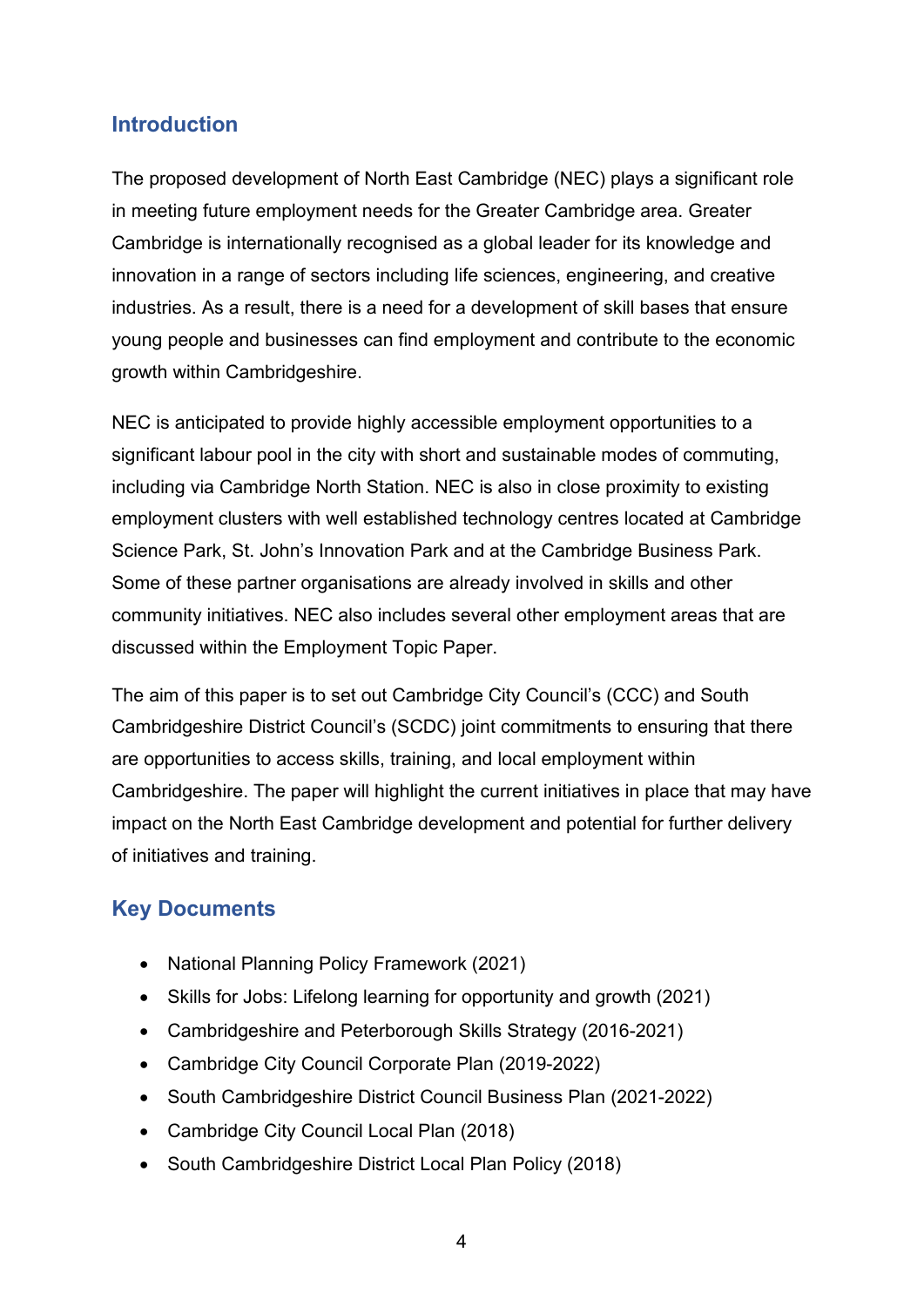- Social Mobility Commission Adult Skills Report (2019)
- Cambridge County Council, The Research Group Demographic and Socioeconomic Report (2011)
- Cambridge City Council Anti-Poverty Strategy (2020-2023)
- Greater Cambridge Local Plan Strategic Spatial Options Assessment: Employment (2020)
- Greater Cambridge Employment Land and Economic Needs Study (2020)

#### <span id="page-4-0"></span>**NEC Evidence and Topic Papers**

- North East Cambridge Typologies Study and Development Capacity Assessment (2021)
- NEC Commercial Audit and Relocation Strategy (2021)
- Mixed Use Development: Overcoming barriers to delivery at North East Cambridge (2020)
- Anti-Poverty and Inequality Topic Paper (2021)
- Employment Topic Paper (2021)

#### <span id="page-4-1"></span>**National Planning Policy Framework (2021)**

The National Planning Policy Framework <sup>[1](#page-4-2)</sup>(NPPF) discusses several issues related to the themes of skills, training, and employment. It discusses the need to build a strong, competitive economy that proactively encourage sustainable growth (Paragraph 81). In order to achieve a prosperous economy, the NPPF states that "significant weight should be placed on the need to support economic growth and productivity, taking into account both local business needs and wider opportunities for development. The approach taken should allow each area to build on its strengths, counter any weaknesses and address the challenges of the future." The NPPF addresses need for local employment opportunities, with skills and training being an important component of this.

<span id="page-4-2"></span><sup>1</sup> [National Planning Policy Framework 2021](https://www.gov.uk/government/publications/national-planning-policy-framework--2)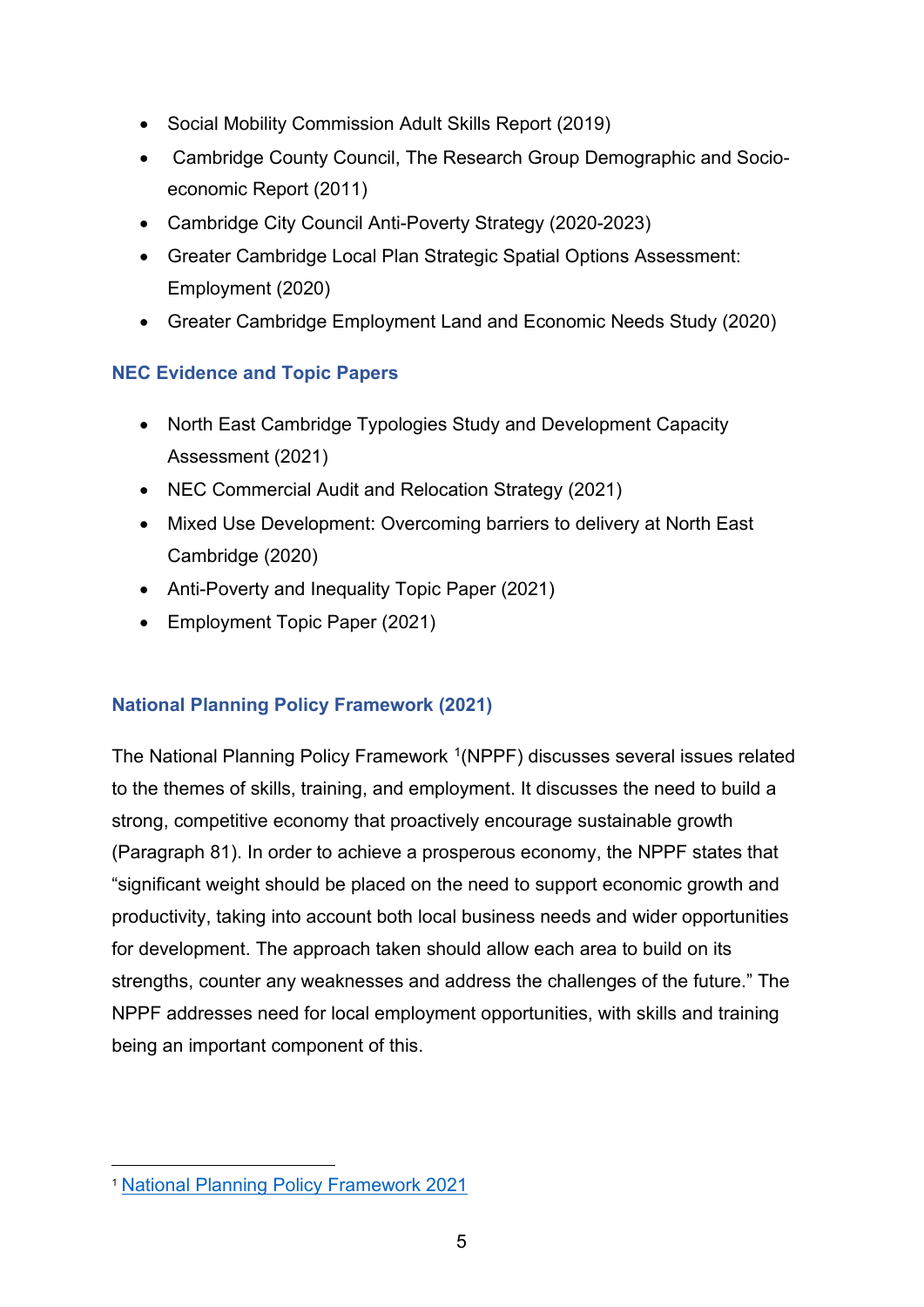# <span id="page-5-0"></span>**Department for Education Skills for Jobs: Lifelong Learning for Opportunity and Growth (2021)**

The Department for Education White Paper<sup>[2](#page-5-2)</sup> outlines how the Government will support people developing their skills in order to find good jobs. The paper includes measures to allow employers to be involved in the development of skills training by committing to implementing a national system of employer-led standards by 2030 and introducing a new Skills and Productivity Board for expert advice on the labour market. The Department for Education have also put forward a tailored plan to meet local skills needs and investment in local skills priorities to improve access to training and skills for all. The paper highlights the new £2.5 billion National Skills Fund delivered as part of the Prime Minister's Lifetime Skills Guarantee to reverse the decline in the number of adults participating in further education by providing higher level technical skills, improvements to funding and support for educational facilities including colleges and improving apprenticeships.

#### <span id="page-5-1"></span>**Cambridgeshire and Peterborough Skills Strategy (2016-2021)**

Alongside CCC and SCDC's targets to promote Skills, Training and Local Employment Opportunities, Cambridgeshire and Peterborough Combined Authority provides an approach to address local need to reduce the skills gap in the Skills Strategy<sup>[3](#page-5-3)</sup> (2016-2021). The strategy document emphasises the need to "take into account the views and needs of businesses, education and learning providers and other stakeholders' organisations and citizens to help increase and develop existing and future workforce". In order to do so the Skills strategy aims to identify the higherlevel skills gap, provide targeted skills training for businesses, help young people aged 16-24 into training and employment and enhance opportunities to vulnerable and low-skilled residents.

<span id="page-5-2"></span>[<sup>2</sup>Department for Education: White Paper 2021](https://assets.publishing.service.gov.uk/government/uploads/system/uploads/attachment_data/file/957856/Skills_for_jobs_lifelong_learning_for_opportunity_and_growth__web_version_.pdf)

<span id="page-5-3"></span><sup>3</sup> [Skills Strategy for Cambridgeshire 2016-2021](https://www.supportcambridgeshire.org.uk/docs/skills-strategy-for-cambridgeshire-2016-2021.pdf)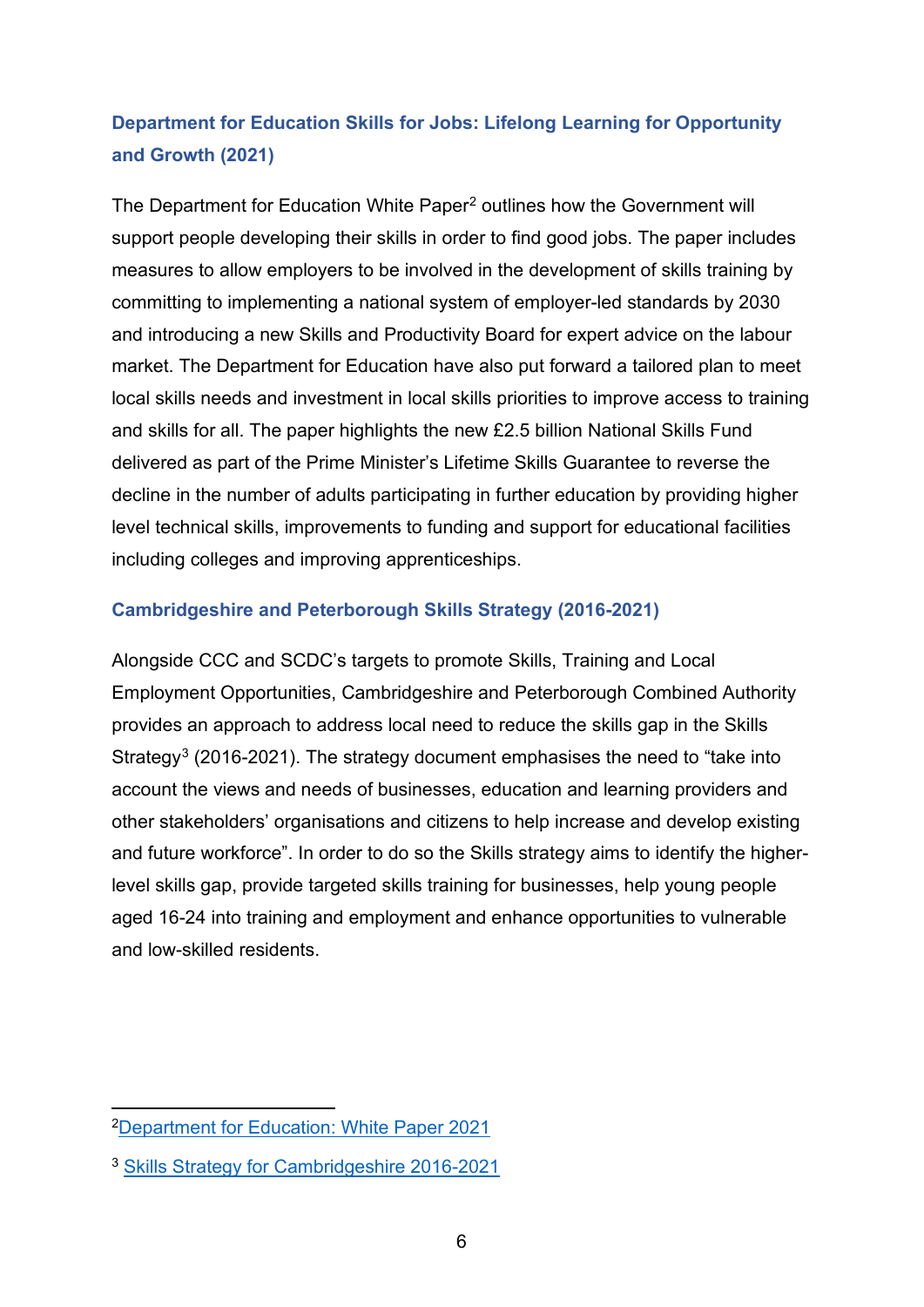#### <span id="page-6-0"></span>**Cambridge City Council Corporate Plan (2019-2022)**

Cambridge City Council set out objectives under three key themes in the Corporate Pla[n4.](#page-6-3) The themes are:

- 1. Tackling poverty and inequality and helping people in the greatest need
- 2. Leading Cambridge's response to the climate change emergency and biodiversity crisis
- 3. Delivering quality services within financial constraints while transforming the council

As part of the first theme the City Council state the need "to plan for the sustainable growth of Cambridge, support the development of new communities and deliver services to our growing population".

#### <span id="page-6-1"></span>**South Cambridgeshire District Council Business Plan (2021-2022)**

South Cambridgeshire District Council set out four objectives in the Business Pla[n5.](#page-6-4) These are:

- 1. Growing local business and economies
- 2. Housing that is truly affordable for everyone to live in
- 3. Being green to our core
- 4. A modern and caring Council

As part of the first theme, the Council aims to "support businesses of all sizes, including rural enterprise and farming, to help create new jobs and opportunities near to where people live and support the local economy to recover post-pandemic".

#### <span id="page-6-2"></span>**Cambridge City Council Anti-Poverty Strategy (2020-2023)**

The Executive Councillor for Finance and Resources approved the first Cambridge City Council Anti-Poverty Strategy in 2015. This first strategy identified a basket of high-level indicators that can be used as a barometer for poverty in Cambridge. While a number of the indicators have improved since 2014, poverty remains a

<span id="page-6-3"></span><sup>4</sup> [Cambridge City Council Corporate Plan](https://www.cambridge.gov.uk/media/7005/corporate-plan-2019-22.pdf) 

<span id="page-6-4"></span><sup>5</sup> [South Cambs District Council Business Plan](https://www.scambs.gov.uk/your-council-and-democracy/performance-and-plans/our-business-plan/)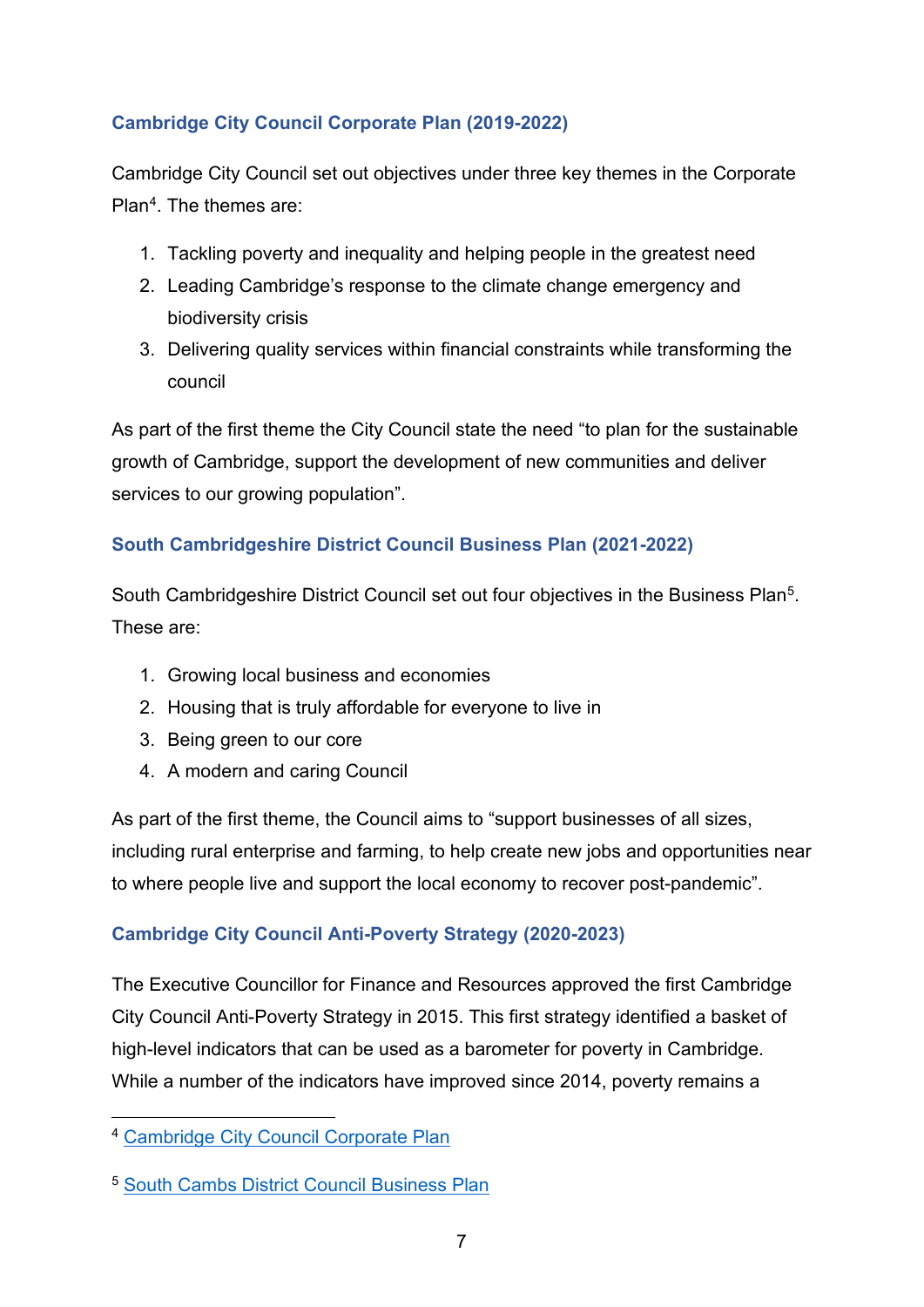significant issue in Cambridge. The most recent Anti-Poverty Strategy<sup>[6](#page-7-1)</sup> 2020-2023 aims to improve the standard of living and daily lives of residents in Cambridge experiencing poverty through several objectives:

- Helping people on low incomes to maximise their income and minimise their costs
- Strengthening families and communities, including supporting groups of people that are more likely to experience poverty
- Promoting an inclusive economy, by raising skills and improving access to a range of employment opportunities for people on low incomes
- Addressing the high cost of housing, improve housing conditions, and reduce homelessness
- Improving health outcomes for people on low incomes.

The Strategy aims to support people into higher paid employment by working closely with local voluntary and community organisations and public sector bodies which provide employment and skills support for residents on low incomes. Schemes include, Signpost2Skills and Apprenticeship Brokerage service. Further, the Council aims to raise aspiration, skills, attainment, and life chances through working with schools and further education colleges.

#### <span id="page-7-0"></span>**Cambridge City Council Local Plan (2018)**

Further targets set by CCC are incorporated into the Cambridge Local Plan[7](#page-7-2) with several strategic objectives set out. These highlight different concerns including the need to "promote and support economic growth in environmentally sustainable and accessible locations, facilitating innovation and supporting Cambridge's role as a world leader in higher education, research, and knowledge-based industries, while maintaining the quality of life and place that contribute to economic success".

Section Five: Supporting the Cambridge Economy discusses the Council's aim to strengthen and diversify the economy in Cambridge. In order to ensure it remains a

<span id="page-7-1"></span><sup>6</sup> Anti-Poverty Strategy - [Cambridge City Council](https://www.cambridge.gov.uk/anti-poverty-strategy)

<span id="page-7-2"></span>[<sup>7</sup>Cambridge Local Plan 2018](https://www.cambridge.gov.uk/media/6890/local-plan-2018.pdf)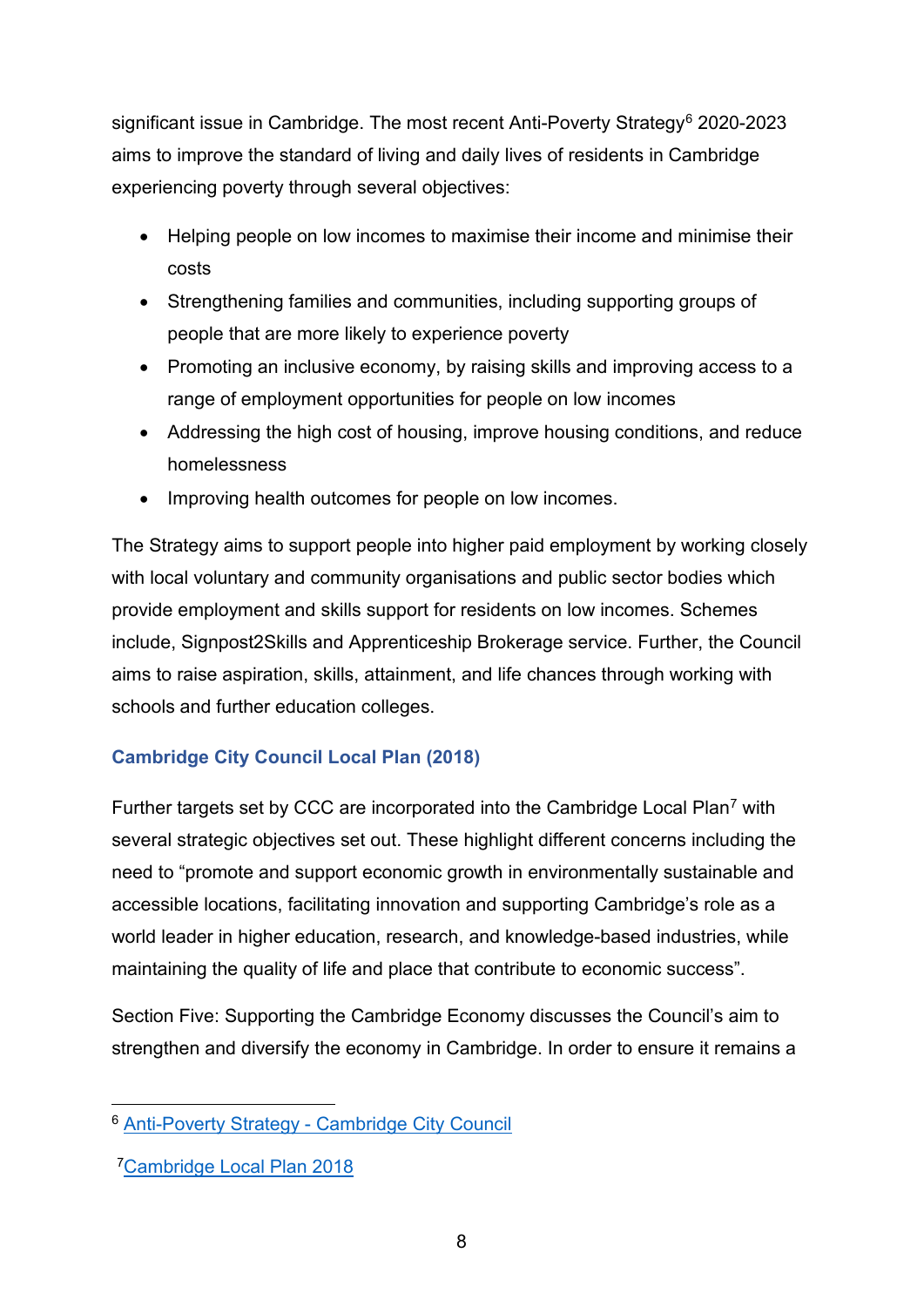world leader in the fields of education and research several policies designate areas for employment sites. This section identifies the need to promote Skills and Training to encourage local employment across a range of sectors and not just technologybased industries.

#### <span id="page-8-0"></span>**South Cambridgeshire District Local Plan Policy (2018)**

SCDC's Local Plan<sup>[8](#page-8-3)</sup> also highlights the need to support economic growth by "supporting South Cambridgeshire's position as a world leader in research and technology-based industries, research and education; and supporting the rural economy". Chapter 8: Building a Strong and Competitive Economy discusses how the Council will assist in achieving a strong sustainable local economy with encouragement of 'entrepreneurship, innovation and inward investment'.

#### <span id="page-8-1"></span>**Key Issues**

# <span id="page-8-2"></span>**Identifying the need for Skills and Training in Cambridge**

In Cambridge approximately 30% of the city's jobs are in the knowledge intensive sector, and the jobs require specialist skills and are highly paid. However, there is a small but significant and growing proportion of jobs in the city that are paid below the Real Living Wage - 13.1% jobs in 2018 (14,000) compared to 11.4% in 2017 (12,000).

Due to the success of the University and the tech sector, there are a large number of high-skilled jobs, some unskilled or low-skilled jobs, but very few jobs requiring midlevel skills compared to other parts of the country. This makes it very difficult for people with limited qualifications or skills to secure jobs with salaries that are high enough to meet the high cost of living and housing in the city.

Within Cambridgeshire there is also an increasing demand for people with higherlevel qualifications highlighting the increasing inequalities between high-level and low-level skill sets. The City Deal conveys the importance of ensuring that

<span id="page-8-3"></span><sup>8</sup> [South Cambridgeshire Local Plan 2018](https://www.scambs.gov.uk/planning/local-plan-and-neighbourhood-planning/the-adopted-development-plan/south-cambridgeshire-local-plan-2018/)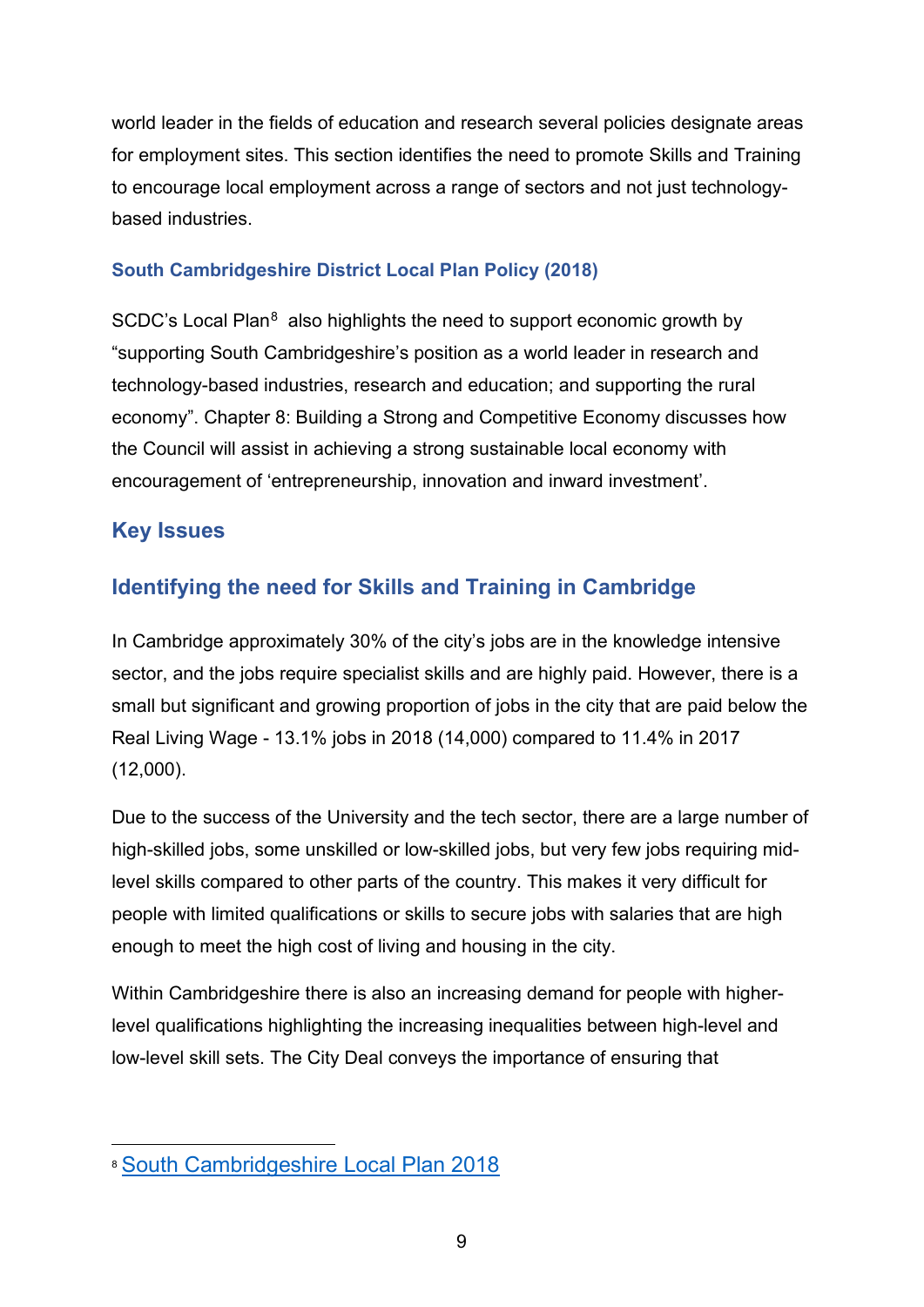employment opportunities are provided with appropriate learning and training, reducing the skills gap in Cambridge.

According to the Cambridgeshire County Council's Annual demographic and socioeconomic report<sup>9</sup>, 93.1% of year 11 leavers were continued in full-time education. 1.5% of school leavers in the wards surrounding the NEC AAP development area were Not in Education, Employment or Training (NEET) but were actively seeking one of the three in 2016. The most popular occupation for students leaving secondary schools was within the construction industry (30%) however, 21% of leavers were enrolled in the Entry to Employment Scheme (E2E).

To further illustrate these considerations and demonstrate the need for other types of jobs beyond high-skilled tech jobs, the Cambridge City Council Anti-Poverty Strategy provides the key data set out below.

- In 2018, 64.0% of jobs in the Cambridge economy were in the top 3 out of 9 Office for National Statistics employment classifications (managers, directors, senior officials; professional occupations; and associate professional and technical occupations). This is a very much higher proportion than in the rest of Cambridgeshire and the UK as a whole.
- The proportion of jobs in mid-level occupations in Cambridge (administrative and secretarial occupations; skilled trades occupations; caring, leisure and other service occupations) decreased from 19.6% in 2014 to 14.9% in 2018.
- There is an educational attainment gap in the city, which impacts on longer term life chances for young people from low income households. In 2015 less than 28.1% of pupils receiving Free School Meals achieved GCSE 5+ grades A\*-C including English and Maths, compared to two thirds (66.4%) of children not eligible for free school meals in the city.
- A high proportion of Cambridge employees have high skills levels. 58.1% of the working age population in Cambridge had higher level qualifications (NVQ Level 4 and above) in 2017, which was the second highest level of any city in the UK (according to the Centre for Cities). Opportunities for higher-skilled,

<span id="page-9-0"></span><sup>9</sup> [Cambridge City District Report 2011](https://cambridgeshireinsight.org.uk/wp-content/uploads/2017/10/Cambridge-City-District-Report-2011.pdf)

<sup>6</sup> Anti-Poverty Strategy - [Cambridge City Council](https://www.cambridge.gov.uk/anti-poverty-strategy)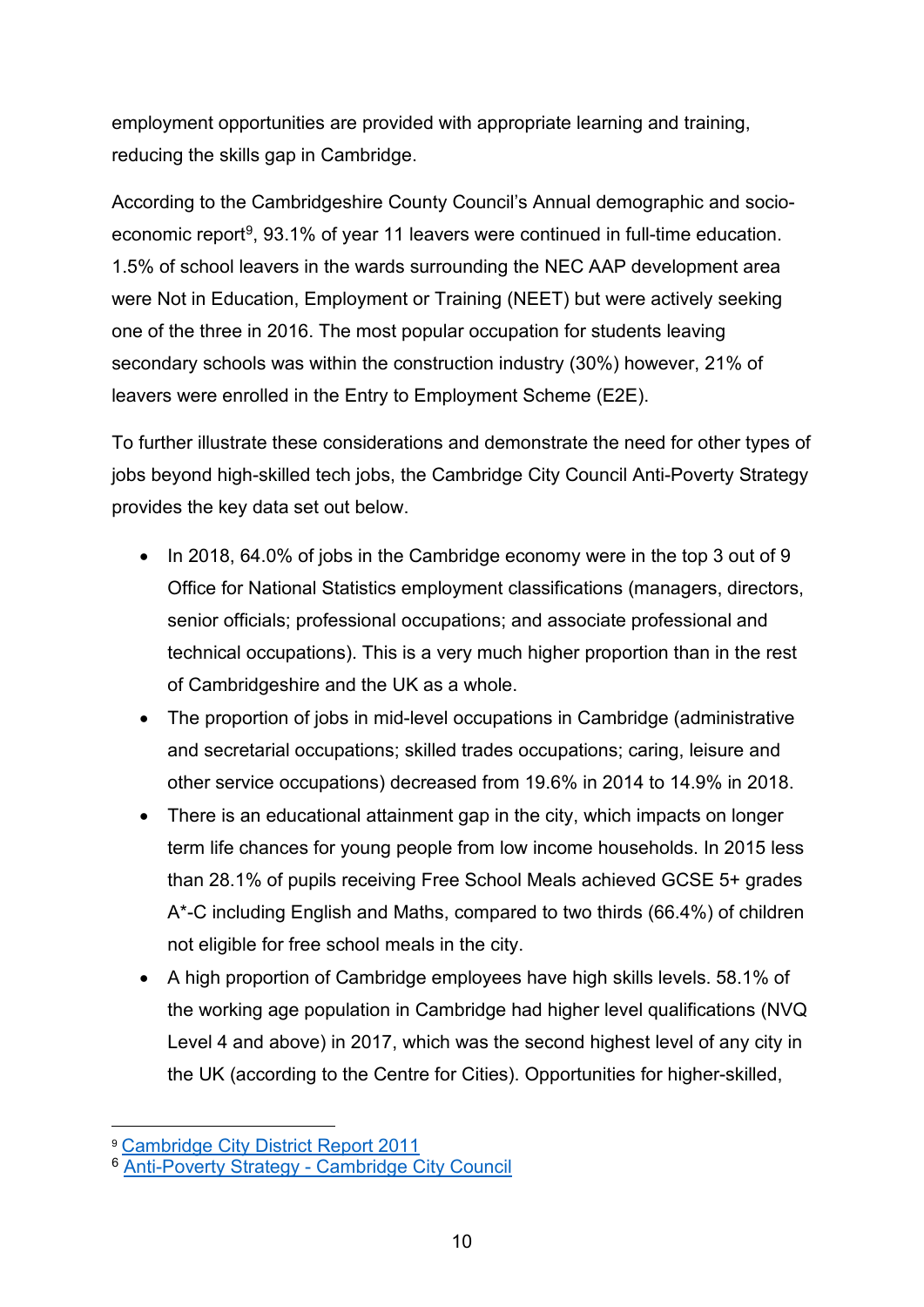higher-paid employment may be limited for young people who have lower qualifications in Cambridge, because they are competing for jobs with people from across the UK and the globe who have high skill and qualification levels.

#### <span id="page-10-0"></span>**Closing the Skills Gap**

#### <span id="page-10-1"></span>**Social Mobility Commission (2019)**

Publication from the Social Mobility Commission<sup>[10](#page-10-3)</sup> (2019) states that current initiatives are focussed on education and development of skills for young people but there is an increasing need to focus on the adult skills gap. Types of training would include induction, health and safety training, professional/occupational training in order to improve career prospects for lower-skilled or qualified people.

Additionally, the document highlights that 47% of the poorest adults have not received training since leaving schools and are more at risk of losing their jobs due to increased use of technology in low-skilled roles. As a result, the report highlights the need to improve social mobility through three key aims:

- Increased employer spend on lower-skilled, low-paid workers
- Government support for increased availability of, and access to, free courses for those who cannot pay themselves
- Increased quality of training in terms of earning gains, and improved careers, education, information, advice, and guidance.

# <span id="page-10-2"></span>**Greater Cambridge Employment Land and Economic Development Evidence Study (2020)**

According to the Greater Cambridge Employment Land and Economic Development Evidence Study access to appropriately skilled labour was identified as a critical factor across all the key sectors. The study states "stakeholders emphasised that there is a skills gap in Greater Cambridge caused by house price affordability; this was identified specifically in relation to technicians employed by life sciences businesses, but it is a more general challenge. Whilst there is a strong pool of scientists with higher qualifications (and salaries), technicians are in demand and filling these positions is

<span id="page-10-3"></span>[<sup>8</sup>Adult Skills Report 2019](https://assets.publishing.service.gov.uk/government/uploads/system/uploads/attachment_data/file/774085/Adult_skills_report_2019.pdf)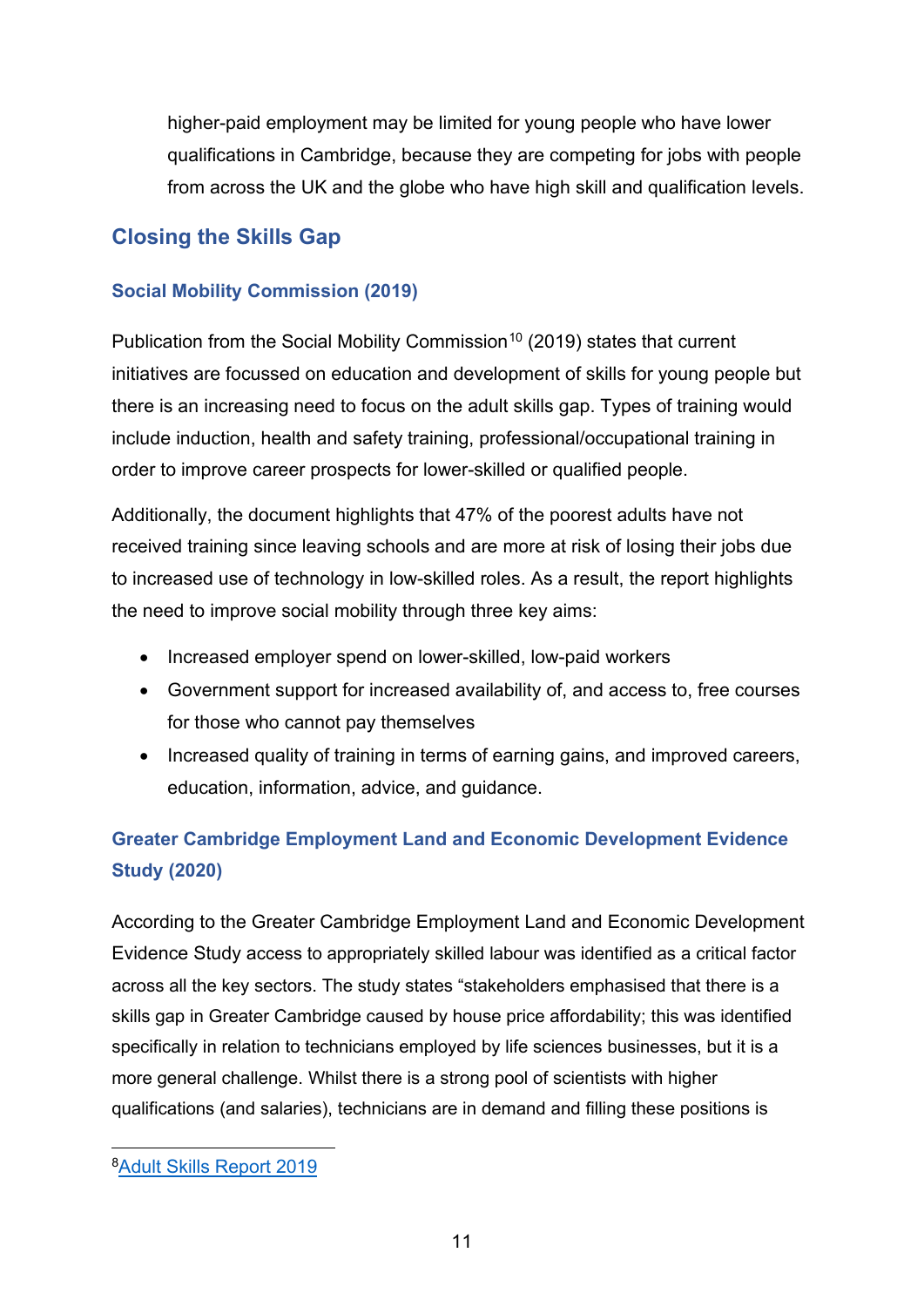currently a challenge". The study further explains that employment and training of local populations supports the economic growth across Greater Cambridge and can be particularly beneficial in higher deprivation areas.

### <span id="page-11-0"></span>**Responding to COVID-19**

#### <span id="page-11-1"></span>**Greater Cambridge Employment Land and Economic Needs Study (2020)**

According to the Greater Cambridge Employment Land and Economic Needs Study, homeworking trends as a result of COVID-19 can affect the requirement for employment floorspace. The Study states that office-based sectors achieve 12-13% of jobs 'typically homeworking' and 20-30% 'occasionally' working from home. Evidence gathered as part of the study in spring 2020 was limited in suggesting this was likely to increase significantly in the future, however, COVID-19 is likely to see an ongoing move towards home working.

# <span id="page-11-2"></span>**Initiatives and Employment Opportunities**

#### <span id="page-11-3"></span>**The Construction Industry Training Board (CITB)**

The CITB supports the British construction industry in developing skills, training standards, and addressing future challenges in the sector. The CITB<sup>[11](#page-11-4)</sup> are partnered with the Construction Industry Council (CIC) and work alongside the Sector Skills Council for Construction (SSCC) also known as Construction Skills, made up of many organisations to provide over 100 construction-based apprenticeships, while also supporting employers in the process. The CITB funds 58 local Training Groups that support a variety of employers across different trades in local areas. The local Training Groups help employers access training that meets their needs, with Convert Training Ltd leading on training in Peterborough and Cambridgeshire.

<span id="page-11-4"></span><sup>11</sup> [CITB Apprenticeships -](https://www.citb.co.uk/courses-and-qualifications/citb-apprenticeships/) CITB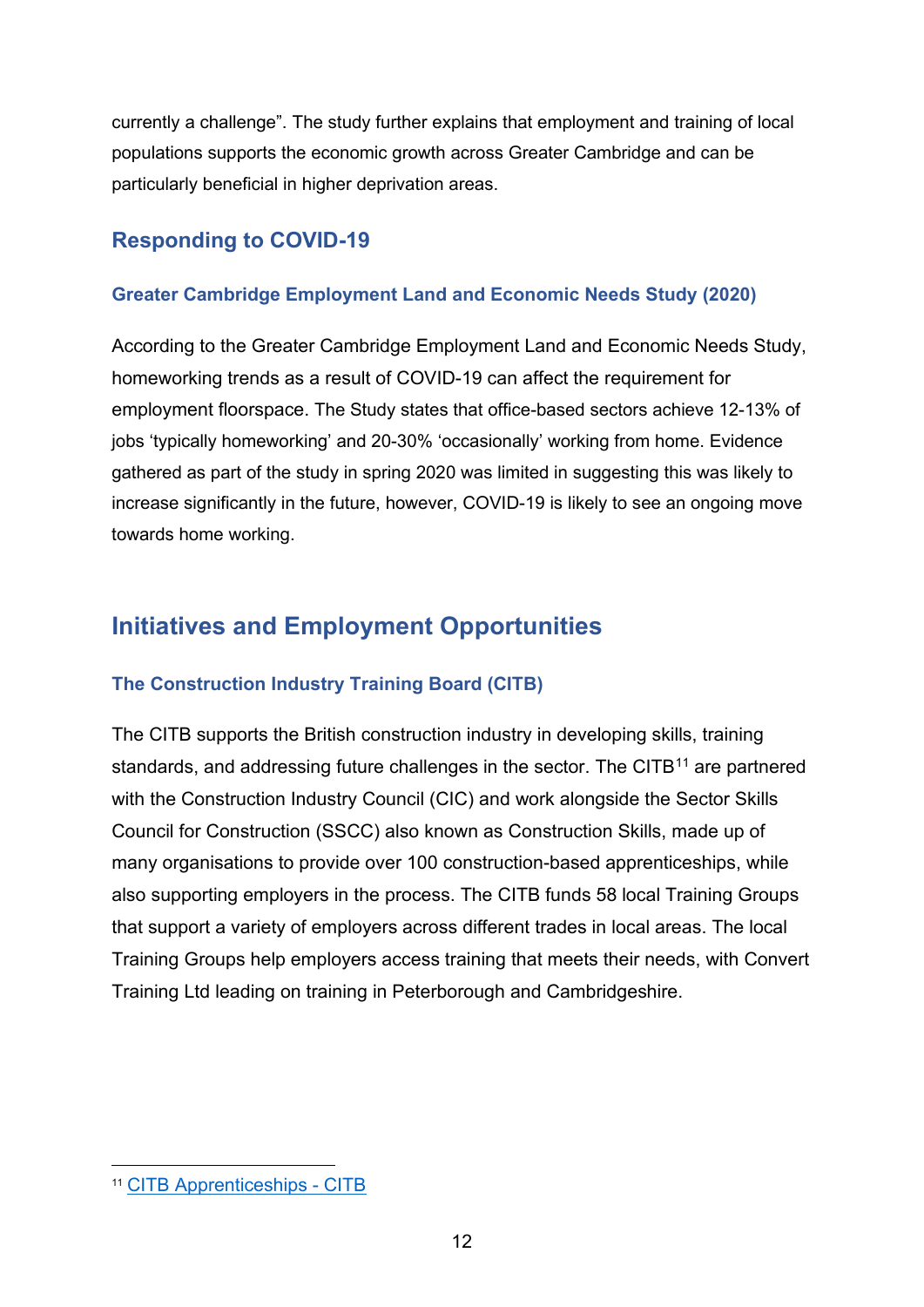#### <span id="page-12-0"></span>**Cambridgeshire and Peterborough Combined Authority**

In 2017 the Cambridgeshire and Peterborough Combined Authority<sup>[12](#page-12-1)</sup> was established as a Mayoral Combined Authority for the Cambridgeshire and Peterborough area. The Combined Authority works with local councils, the Business Board (Local Enterprise Partnership), local public services, Government departments and agencies, universities, and businesses to grow the local and national economy. The Combined Authority set out key ambitions, these include:

- Business Support: "The Combined Authority's key goal is to drive and improve economic growth across Cambridgeshire and Peterborough. The Business Board is the Local Enterprise Partnership for our region, and helps to overcome key barriers to growth, from infrastructure challenges through to helping create an appropriately skilled workforce of the future".
- Skills: "The Cambridgeshire & Peterborough Combined Authority is committed to giving local people the skills and training they need to improve their life chances and drive inclusive regional growth. We are working with local businesses to understand their skills needs and to identify the most prominent skills gaps across our three regional sub economies".

The Combined Authority (CA) are currently submitting a Strategic Development Fund bid with the College of West Anglia focusing on green construction skills. Funding will cover capital funding, engagement, careers advice and guidance, pathways mapping, capacity building for colleges, new industry professionals and teacher training. The CA will still get £50,000 even if their bid is not successful.

As part of the CA's devolved flexibilities for the Adult Education Budget (AEB), they provide a 4% Funding Uplift. The purpose of the uplift is to support 'levelling up' by providing additional funds for more deprived areas. The CPCA uplift is based on:

- $\circ$  Top 30% nationally most relatively deprived nationally
- $\circ$  Top 40% most relatively deprived for adult skills nationally

<span id="page-12-1"></span><sup>12</sup> [Cambridgeshire & Peterborough Combined Authority](https://cambridgeshirepeterborough-ca.gov.uk/what-we-deliver/)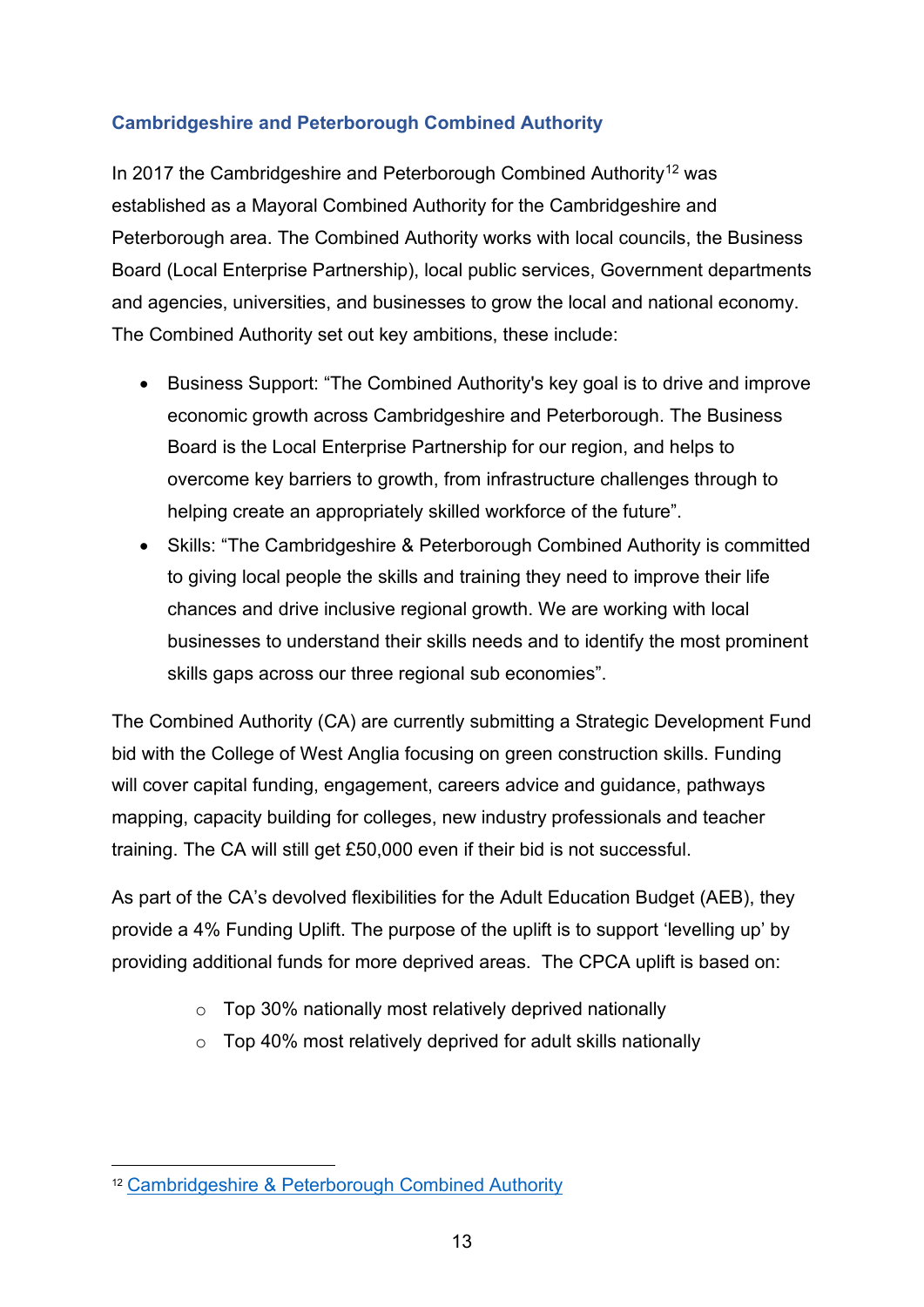A funding uplift will be provided for an individual's first Level 2 qualification and for an ESOL qualification. There will also be a new opportunity to study for second level 3 qualification. There is a focus on 19-23 year olds, seen as a particular issue in Cambridge City, where there will be a 10% funding uplift for levels 2 and 3. There is also a focus on care leavers and ex-forces. It is important to note that Arbury and Kings Hedges qualify for this uplift, two areas located nearby to NEC.

#### <span id="page-13-0"></span>**Cambridgeshire and Peterborough Region of Learning**

The Cambridgeshire and Peterborough Region of Learning<sup>[13](#page-13-2)</sup> provides support for those aged 15 to 24 who are seeking work, training, or further education. The project provides mentoring support, coaching, training, and guidance in achieving basic skills qualifications. The project is in partnership with Form the Future and Shift Momentum. It is funded by Anglia Ruskin University, Arts Council England, Cambridgeshire County Council, and the European Social Fund.

According to the Anti-Poverty Strategy annual report for 2020-2021, it has been involved in "Securing £1.6m in funding and in-kind support to implement and deliver the next stage of the Cambridgeshire and Peterborough Region of Learning (previously called the Culture Card project). The project aims to repurpose the existing library card as a 'smart' universal passport to learning. The funding will allow the project to engage a minimum of 1,070 disadvantaged young people aged 15-24 across the Cambridgeshire and Peterborough Combined Authority (CPCA) area in a pilot scheme. The pilot scheme will provide basic skills training, career guidance, transferable skills assessment, and access to additional learning, work experience, mentoring and employment."

#### <span id="page-13-1"></span>**Greater Cambridge Partnership (GCP)**

Current initiatives in place across Cambridgeshire aim to promote ways of working with local employers, schools, and academies to develop local skills. The GCP will work with Cambridge Regional College and Form the Future CIC to encourage students to secure positions in STEM careers and provide education and training opportunities in schools ranging from primary schools to sixth form and full-time

<span id="page-13-2"></span><sup>13</sup> [Cambridgeshire and Peterborough Region of Learning -](https://www.cambridge.gov.uk/cambridgeshire-and-peterborough-region-of-learning) Cambridge City Council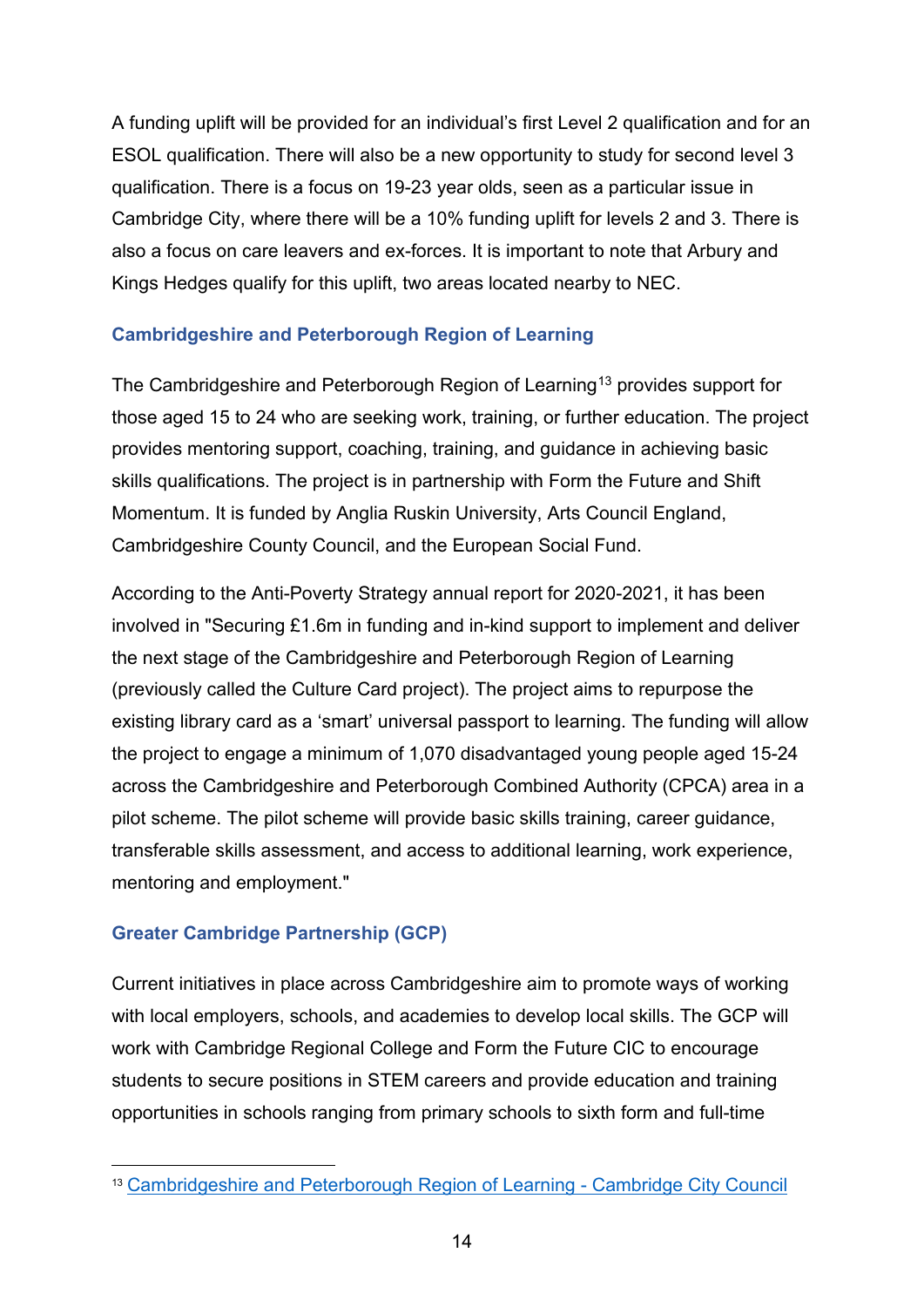education. Form the Future's Cambridge Launch Pad, aims to create a number of apprenticeship roles and helps to strengthen connections between education and local businesses by allowing students access to skills, training, and employment opportunities in the region. Form the Future would also like to involve local young people in the development, using it as a learning opportunity. This could mean engaging students in consultation and focus group activities, design challenges, and activities like archaeology, ecology, and marketing. Form the Future are currently doing something similar at Waterbeach Barracks and creating learning resources that bring the school curriculum to life by showing how what they're learning is used in 'real world' applications.

According to Cambridge City Council's Anti-Poverty annual report for 2020-2021, "the GCP contracted with Form the Future in partnership with Cambridge Regional College (CRC) to deliver an Apprenticeship Service from 2019 to 2021. In February 2021 the GCP awarded a new £2m, 4-year contract to Form the Future (in partnership with CRC) to deliver an extended Apprenticeship Service. In 2020 GCP also invested £200,000 to help launch a new training centre to support people who are at high risk of not getting into work, such as those with special educational needs, mental health issues and homelessness."

#### <span id="page-14-0"></span>**Cambridge Regional College (CRC)**

CRC provides an Apprenticeship Programme working with regional employers in developing skills, and recruitment opportunities. Courses available range in subject areas including AAT, Accountancy & Bookkeeping, Business & Management, Catering & Hospitality, Childcare & Early Years Education, Construction, Engineering, Hair & Beauty, Health & Social Care, IT, Software Programming & Development, Logistics & Warehousing, Motor Vehicle, Marketing & Events, and Science<sup>[14](#page-14-1)</sup>. GCP and Form the Future will be working in partnership in a new programme to boost apprenticeships and retraining for adults in the aftermath of the Covid-19 pandemic from April 2021. The contract funded by GCP will be delivered by Form the Future over the next four years<sup>[15](#page-14-2)</sup> to deliver the extended service while

<span id="page-14-1"></span><sup>14</sup> [Cambridge Regional College Apprenticeships](https://www.camre.ac.uk/apprenticeships/)

<span id="page-14-2"></span><sup>15</sup> [Ambitious expanded skills programme to launch -](https://www.greatercambridge.org.uk/news/ambitious-expanded-skills-programme-to-launch) Greater Cambridge Partnership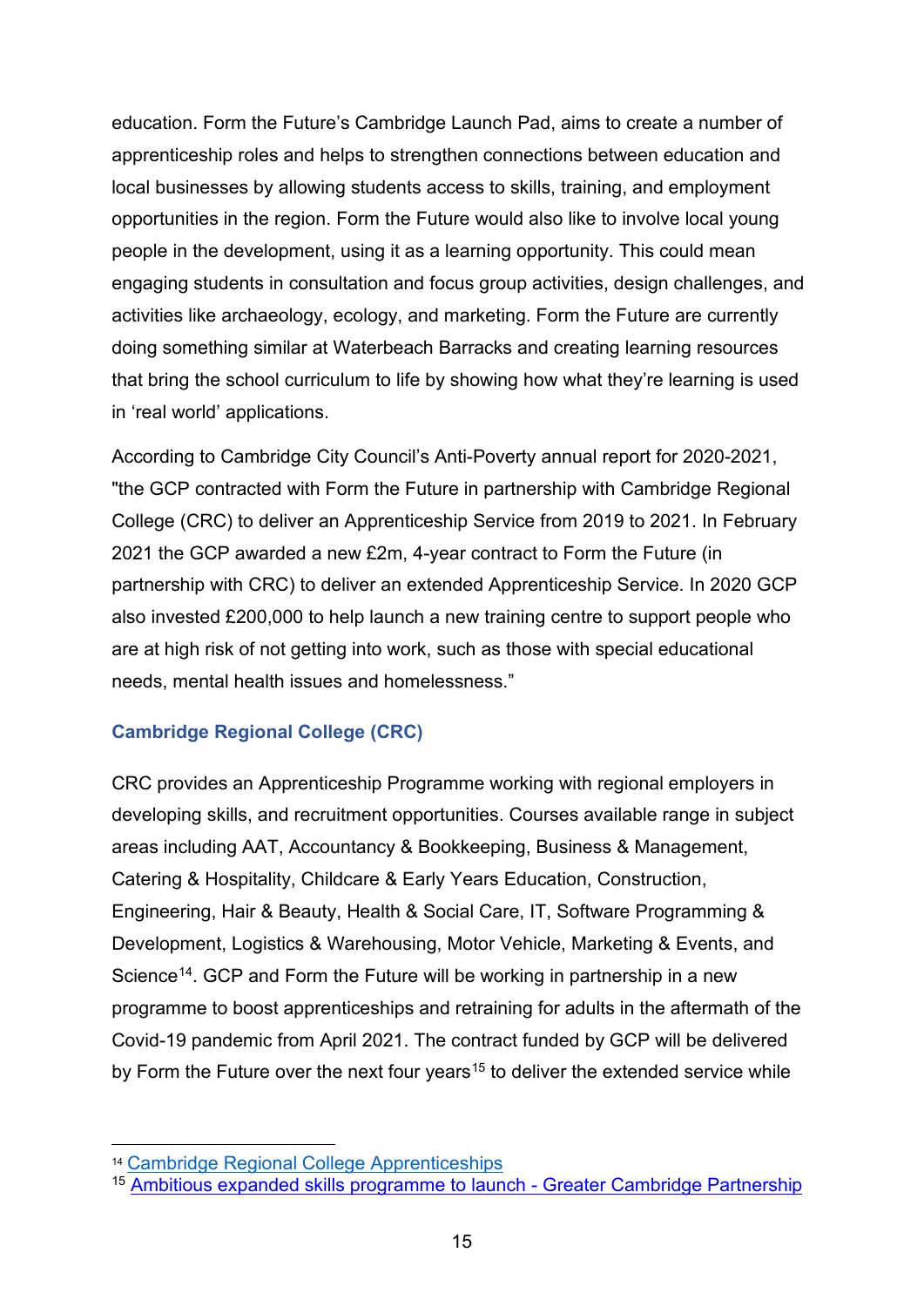also working with businesses to support them through additional training and apprenticeships.

#### <span id="page-15-0"></span>**Anglia Ruskin University (ARU)**

To increase employability and for school leavers looking to further their career, Anglia Ruskin University (ARU) has set up degree apprenticeships with a range of employers paying tuition fees alongside Government funding through the Apprenticeship Levy. According to ARU<sup>[16](#page-15-2)</sup> "We currently work with over 330 regional and national employers to offer a wide range of future relevant degree level programmes that have been designed to meet the needs of today's employers and provide exciting career development opportunities for over 2,000 apprentices".

#### <span id="page-15-1"></span>**Other local initiatives and providers**

The North East Cambridge development is likely to provide approximately 15,000 new jobs, through a mix of employment opportunities supporting local residents. This alongside promoting ways to work with local employers, schools, and academies e.g., through local work experience, mentoring of young people, apprenticeship schemes and training will reduce the skills gap and support the local community, generating a talent pipeline as a result.

Other current initiatives providers have been approached regarding involvement in the NEC AAP process, these include the following:

- Job Centre
- Cambridge North Academy
- North Cambridge Community Partnership
- Form the Future
- Cambridge University Partnership
- Chamber of Commerce
- Cambridge Network
- Employment Skills and Enterprise, Serco UK & Europe

<span id="page-15-2"></span><sup>16</sup> [Degree apprenticeships -](https://aru.ac.uk/study/degree-apprenticeships) ARU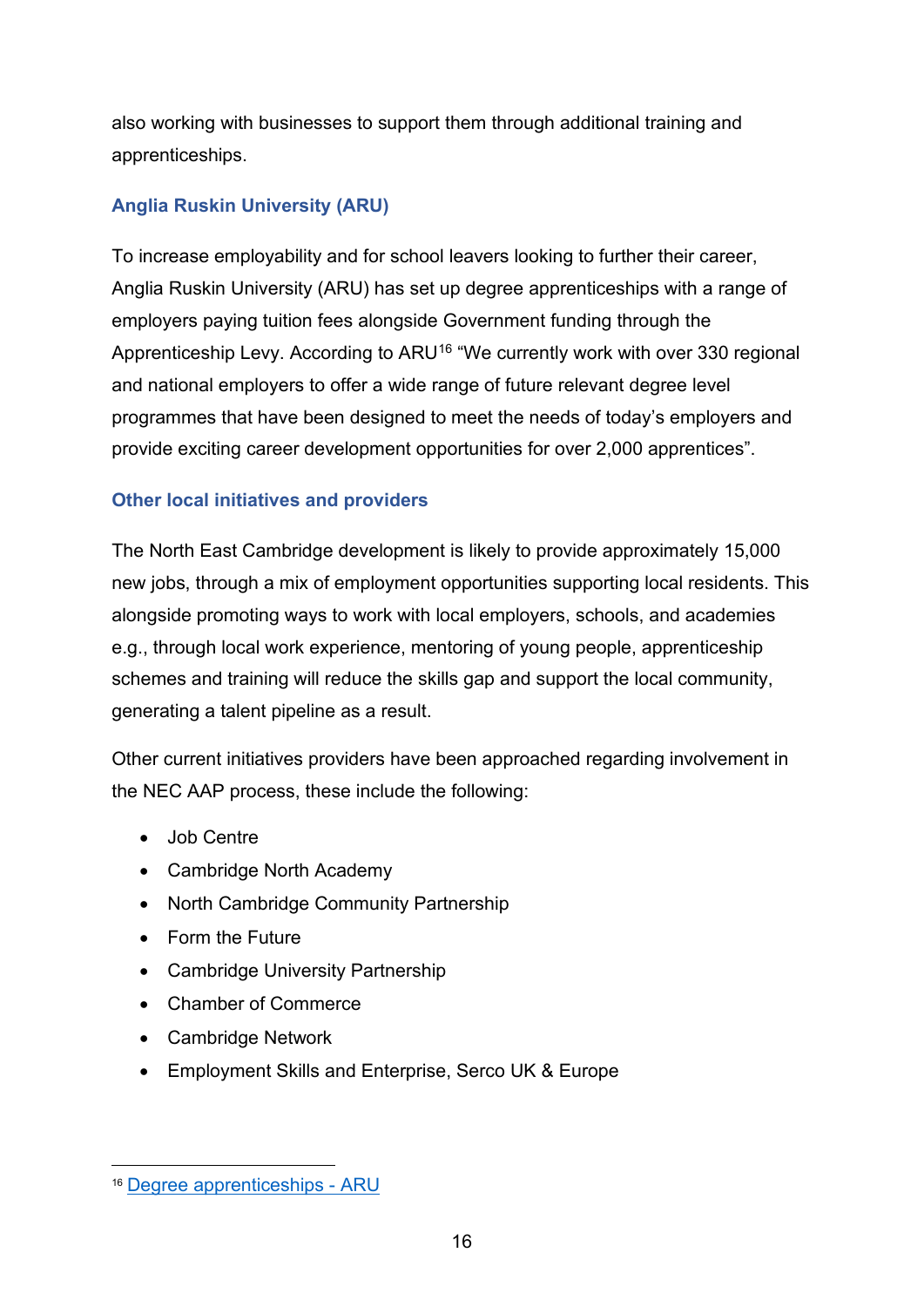As part of the delivery of the NEC AAP, dialogue with organisations above is welcomed with emerging new initiatives.

# <span id="page-16-0"></span>**Preferred approach**

To ensure North East Cambridge development supports the skills, training and employment needs of new communities and existing surrounding communities, the AAP requires a number of considerations.

#### <span id="page-16-1"></span>**Mixed use development**

The NEC needs to ensure that mixed use development incorporates housing and employment alongside new schools, amenity space and community facilities, to demonstrate a comprehensive approach that encourages the involvement of a localised workforce and encourages local skills and training opportunities. Policy should require planning applications to demonstrate how they will support the delivery of a new community, including how early residents will be supported through community development, as well as relationship with existing surrounding communities and schools.

#### <span id="page-16-2"></span>**Supporting Employment and Training opportunities**

A comprehensive and coordinated approach to the development of land and the delivery of area-wide interventions, infrastructure provision, and management regimes, is the only means by which to enable new development to come forward and to optimise the development opportunity of North East Cambridge, in terms of densities, delivery rates, levels of affordable housing, access to new job opportunities, and better place-making.

In order to demonstrate how employment, skills and training opportunities for local people will be provided in the construction phase of development and operational phase for commercial developments, proposals should be accompanied by an Employment and Skills Plan (ESP). The ESP should detail:

• Demonstrate how to maximise a local labour force such as local contractors, apprentices and trainees;